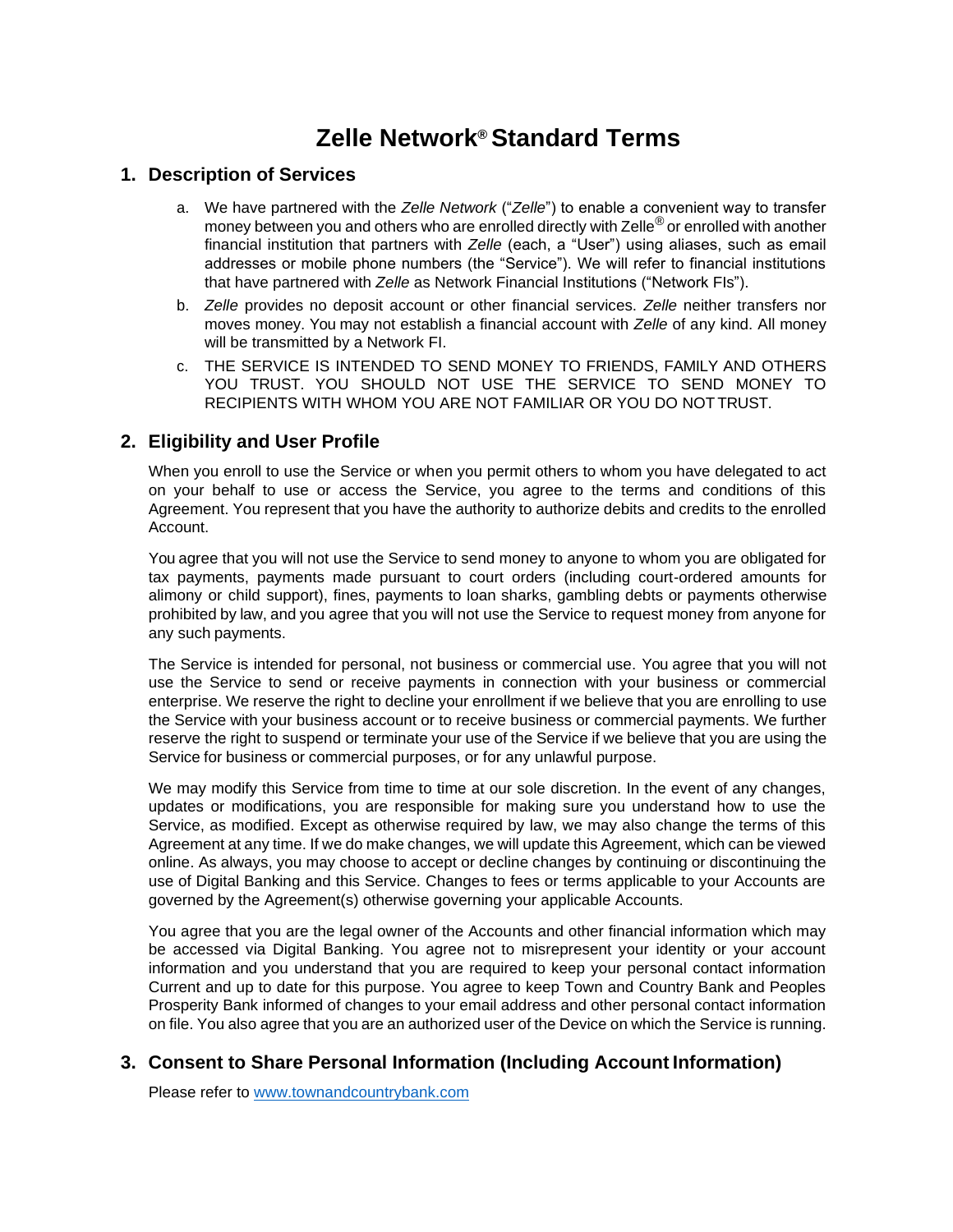# **4. Privacy, User and Information Security**

We make security and the protection of your information a top priority. You can access our Privacy Policy on the [www.townandcountrybank.com](http://www.townandcountrybank.com/) website. The Privacy Policy is incorporated into and made a part of this Agreement by this reference.

#### User Security

You agree to take every precaution to safeguard and ensure the safety of your identity, Accounts, transactions and confidential user access credentials and passwords when using Town and Country Bank and Peoples Prosperity Bank Digital Banking. You agree to never give your personal information, Account information, or user access credentials and passwords to anyone you do not know, whose identity you cannot verify, and who are unauthorized to conduct transactions on your Account(s). If you give your personal information or user access credentials to someone and that person uses your information to access your Account(s), you agree that such use will be deemed authorized and you will be responsible. You agree that you will also be liable for all transactions performed by such individual(s), as allowed by law. Town and Country Bank and Peoples Prosperity Bank reserve the right to rely upon the access of Digital Banking, using the user access credentials you provide as legitimate. Town and Country Bank and Peoples Prosperity Bank will never contact you and ask you to give us your Account information, including usernames, personal identification numbers, and account numbers, over the phone, by email, or by text message. You agree not to disclose your personal information and account information to unknown persons through these or any other channels for any reason. You agree to remain vigilant for phishing and other fraudulent scams and to notify us promptly if you become aware of or suspect fraudulent activity involving your identity, your Accounts, or Town and Country Bank and Peoples Prosperity Bank. If you fail to exercise reasonable care to protect your identity and safeguard your Accounts, we will not be liable unless required by law. For added security, you agree to not leave your Device unattended while logged into Digital Banking and you will log off immediately at the completion of each access. Please note that once you are logged into Digital Banking using your password, we will act on any instructions received by you. You are ultimately responsible for keeping your user access credentials and Account information confidential. Town and Country Bank and Peoples Prosperity Bank and/or Licensor will not be liable for any damages or losses because of your failure to comply with this Agreement.

# **5. Wireless Operator Data**

We or *Zelle* may use information on file with your wireless operator to further verify your identity and to protect against or prevent actual or potential fraud or unauthorized use of the Service. By using the Service, you authorize your wireless operator (AT&T, Sprint, T-Mobile, US Cellular, Verizon, or any other branded wireless operator) to disclose your mobile number, name, address, email, network status, Customer type, Customer role, billing type, mobile device identifiers (IMSI and IMEI) and other subscriber status and device details, if available, to our third party service provider solely to allow verification of your identity and to compare information you have provided to us or to *Zelle*  with your wireless operator account profile information for the duration of our business relationship. See *Zelle'*s [Privacy Policy](https://www.zellepay.com/privacy-policy) at [zellepay.](http://www.zellepay.com/privacy-policy)com/p[rivacy-policy](http://www.zellepay.com/privacy-policy) for how it treats your data. You can review Town and Country Bank and Peoples Prosperity Bank Privacy Policy on the Town and Country Bank and Peoples Prosperity Bank website.

# **6. Enrolling for the Service**

- a. You must provide us with an email address that you regularly use and intend to use regularly (i.e., no disposable email addresses) and a permanent U.S. mobile phone number that you intend to use for an extended period of time (i.e., no "burner" numbers). You may not enroll in the Service with a landline phone number, Google Voice number, or Voice over Internet Protocol.
- b. Once enrolled, you may:
	- i. authorize a debit of your account to send money to another User either at your initiation or at the request of that User; and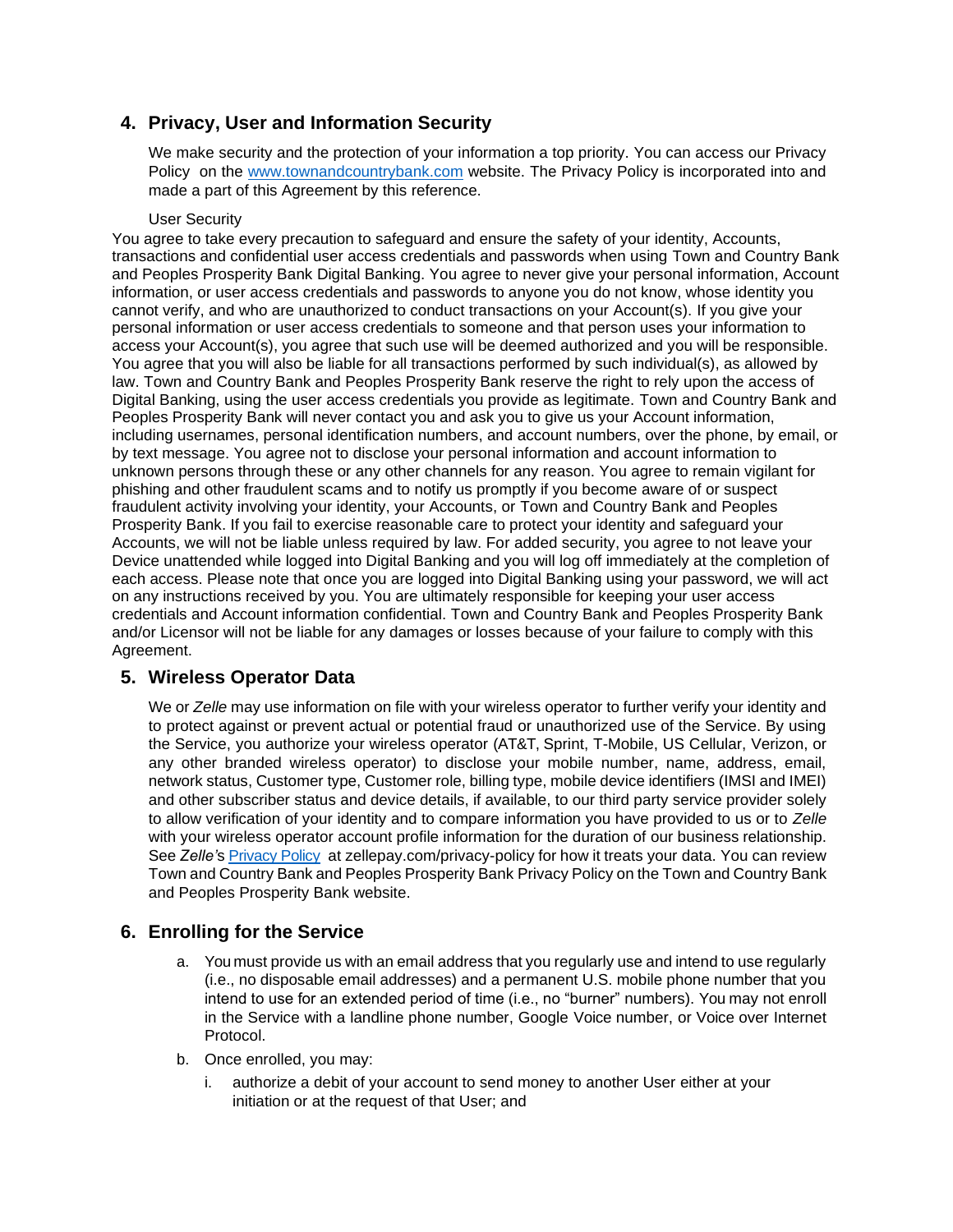- ii. receive money from another User either at that User's initiation or at your request, subject to the conditions of the Section below titled "Requesting Money."
- c. If, at any time while you are enrolled, you do not send or receive money using the Service for a period of 18 consecutive months, we may contact you and/or take other steps to confirm that the U.S. mobile phone number or email address that you enrolled still belongs to you. If we are unable to confirm that you are the owner of the mobile phone number or email address, then you understand that we may cancel your enrollment and you will not be able to send or receive money with the Service until you enroll again.

# **7. Consent to eMails and Automated Text Messages**

By participating as a User, you represent that you are the owner of the email address, mobile phone number, and/or other alias you enrolled, or that you have the delegated legal authority to act on behalf of the owner of such email address, mobile phone number and/or other alias to send or receive money as described in this Agreement. You consent to the receipt of emails or text messages from us, from *Zelle*, from other Users who are sending you money or requesting money from you, and from other Network FIs or their agents regarding the Services or related transfers between Network FIs and you. You agree that we may, *Zelle* may or either of our agents may use automatic telephone dialing systems in connection with text messages sent to any mobile phone number you enroll. You further acknowledge and agree:

- a. You are responsible for any fees or other charges that your wireless carrier may charge for any related data, text or other message services, including without limitation for short message service. Please check your mobile service agreement for details or applicable fees.
- b. You will immediately notify us if any email address or mobile phone number you have enrolled is (i) surrendered by you, or (ii) changed by you.
- c. In the case of any messages that you may send through either us or *Zelle* or that we may send or *Zelle* may send on your behalf to an email address or mobile phone number, you represent that you have obtained the consent of the recipient of such emails or automated text messages to send such emails or text messages to the recipient. You understand and agree that any emails or text messages that we send or that *Zelle* sends on your behalf may include your name.
- d. Your wireless carrier is not liable for any delay or failure to deliver any message sent to or from us or *Zelle*, including messages that you may send through us or through *Zelle* or that we may send or *Zelle* may send on your behalf.
- e. To cancel text messaging from us, send STOP to 53608. For help or information regarding text messaging, send HELP to 53608 or contact our Customer service at 866.770.3100. You expressly consent to receipt of a text message to confirm your "STOP" request.
- f. Supported Carriers: All Major Wireless Carriers

#### **8. Receiving Money; Money Transfers by Network FIs**

Once a User initiates a transfer of money to your email address or mobile phone number enrolled with the Service, you have no ability to stop the transfer. By using the Service, you agree and authorize us to initiate credit entries to the Account you have enrolled.

Most transfers of money to you from other Users will occur within minutes. There may be other circumstances when the payment may take longer. For example, in order to protect you, us, *Zelle*  and the other Network FIs*,* we may need or *Zelle* may need additional time to verify your identity or the identity of the person sending the money. We may also delay or block the transfer to prevent fraud or to meet our regulatory obligations. If we delay or block a payment that you have initiated through a request for money, we will notify you in accordance with your User preferences (i.e. email,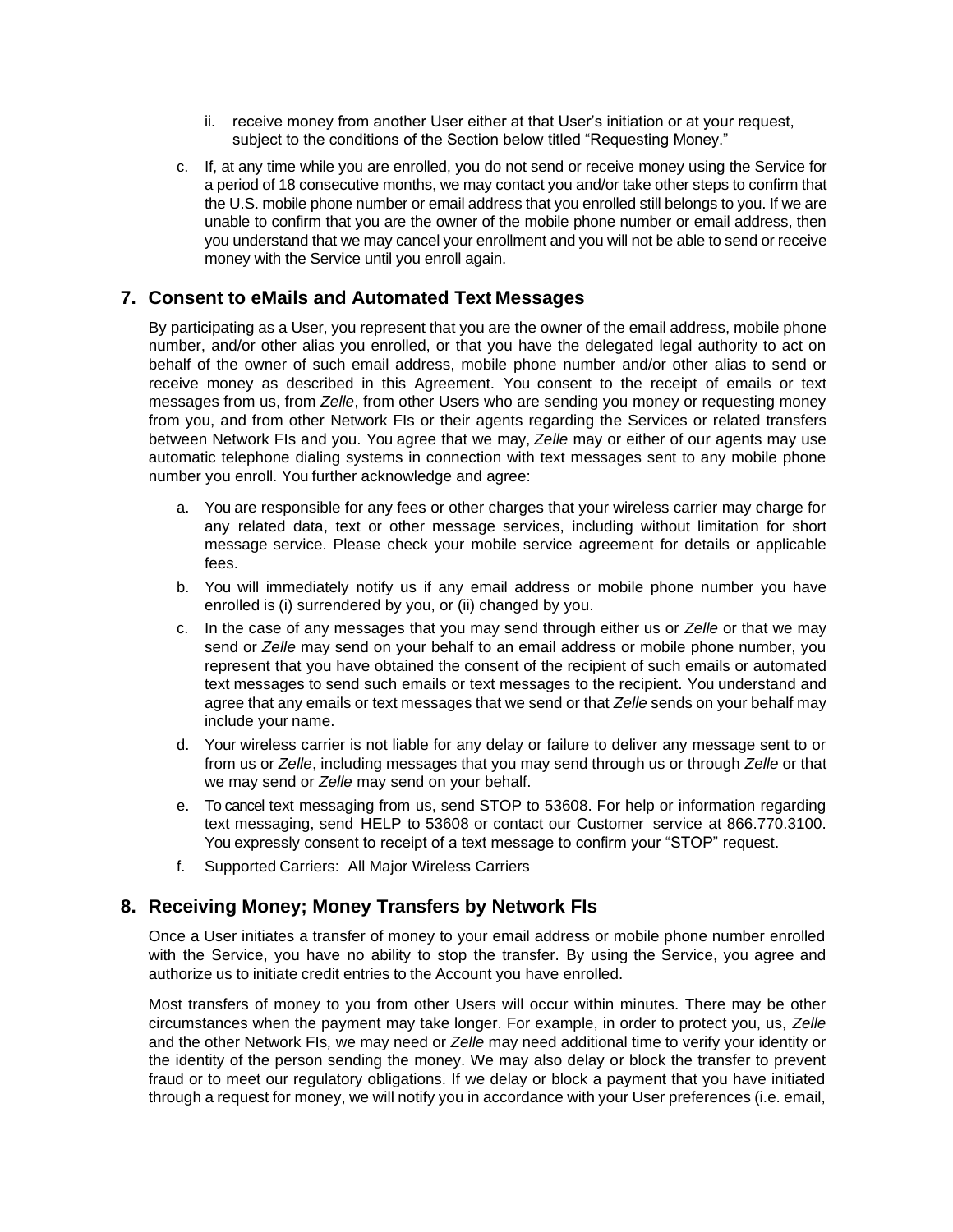push notification).

If you are receiving a payment from a business or government agency, your payment will be delivered in accordance with both this Agreement and the procedures of the business or government agency that is sending you the payment.

#### **9. Sending Money; Debits by Network FIs**

You may send money to another User at your initiation or in response to that User's request for money. You understand that use of this Service by you shall at all times be subject to (i) this Agreement, and (ii) your express authorization at the time of the transaction for us to initiate a debit entry to your Account. You understand that when you send the payment, you will have no ability to stop it. You may only cancel a payment if the person to whom you sent the money has not yet enrolled in the Service. If the person you sent money to has already enrolled with *Zelle*, either in the *Zelle* mobile app or with a Network FI, the money is sent directly to their account (except as otherwise provided below) and may not be canceled or revoked.

In most cases, when you are sending money to another User, the transfer will occur in minutes; however, there are circumstances when the payment may take longer. For example, in order to protect you, us, *Zelle* and the other Network FIs*,* we may need additional time to verify your identity or the identity of the person receiving the money. If you are sending money to someone who has not enrolled as a User with *Zelle*, either in the *Zelle* mobile app or with a Network FI, they will receive a text or email notification instructing them on how to enroll to receive the money. You understand and acknowledge that a person to whom you are sending money and who is not enrolling as a User may fail to enroll with *Zelle*, or otherwise ignore the payment notification, and the transfer may not occur.

The money may also be delayed or the transfer may be blocked to prevent fraud or comply with regulatory requirements. If we delay or block a payment that you have initiated, we will notify you in accordance with your User preferences (i.e. email, push notification).

We have no control over the actions of other Users, other Network FIs or other financial institutions that could delay or prevent your money from being delivered to the intended User.

#### **10.Liability**

Neither we nor *Zelle* shall have liability to you for any transfers of money, including without limitation, (i) any failure, through no fault of us or *Zelle*, to complete a transaction in the correct amount, or (ii) any related losses or damages. Neither we nor *Zelle* shall be liable for any typos or keystroke errors that you may make when using the Service.

THE SERVICE IS INTENDED FOR SENDING MONEY TO FAMILY, FRIENDS AND OTHERS WHOM YOU TRUST. YOU SHOULD NOT USE *ZELLE* TO SEND MONEY TO PERSONS WITH WHOM YOU ARE NOT FAMILIAR OR YOU DO NOT TRUST. *ZELLE* DOES NOT OFFER A PROTECTION PROGRAM FOR AUTHORIZED PAYMENTS MADE THROUGH THE SERVICE (FOR EXAMPLE, IF YOU DO NOT RECEIVE THE GOODS OR SERVICES THAT YOU PAID FOR, OR THE GOODS OR SERVICES THAT YOU RECEIVED ARE DAMAGED OR ARE OTHERWISE NOT WHAT YOU EXPECTED).

#### Liability

If we do not complete a transfer to or from your account on time or in the correct amount as according to our Agreement with you, we may be liable for your losses or damages. However, there are some exceptions. We will NOT be liable, for instance:

• If, through no fault of ours, you do not have adequate funds in your Account to complete a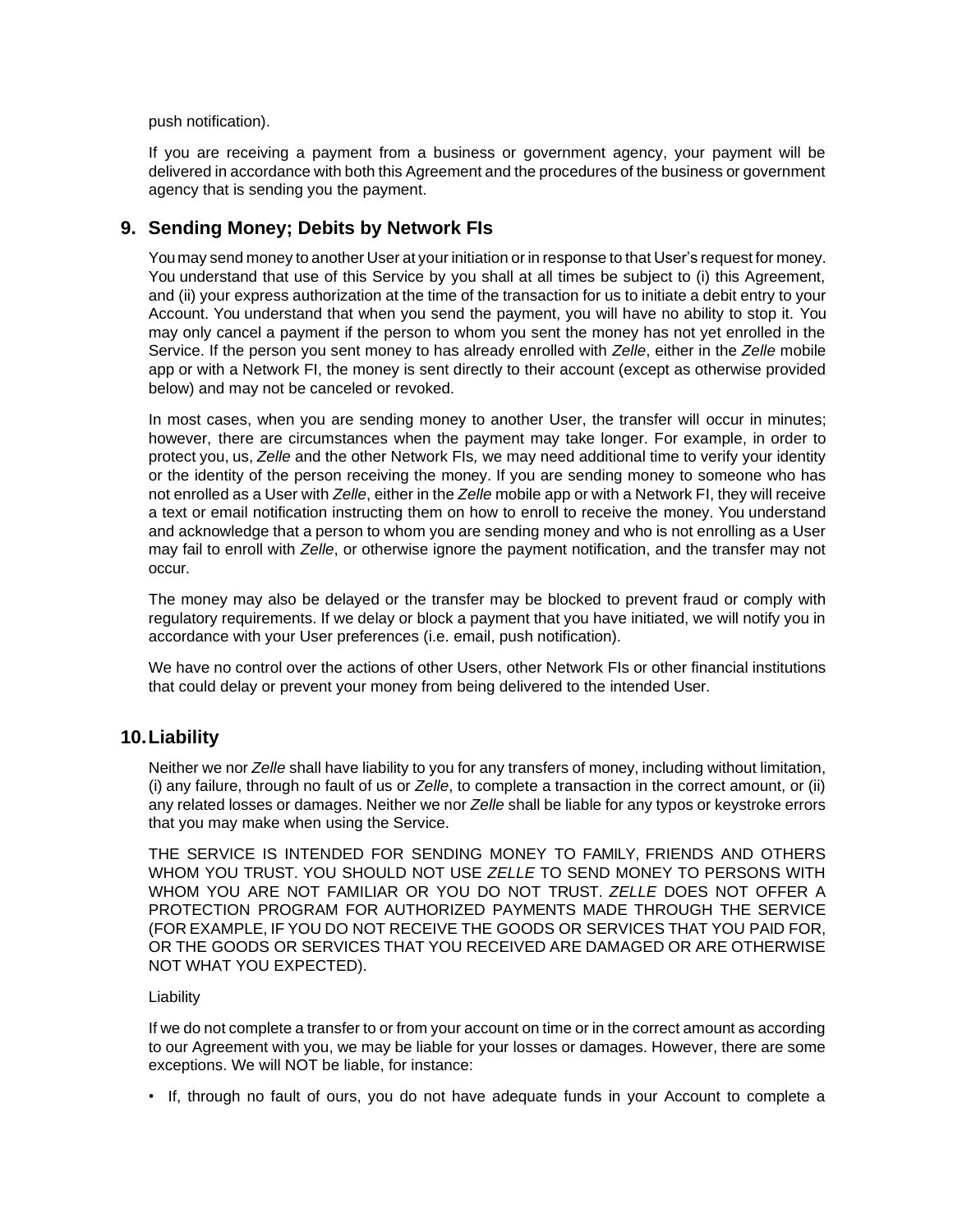transaction, your Account is closed, or the transaction amount would exceed the credit limit on your line of credit, if applicable.

- If you used the wrong access code or you have not properly followed any applicable computer, Internet access, or user instructions for making transfer transactions.
- If your Device fails or malfunctions or Digital Banking was not properly working and such problem should have been apparent when the transaction was attempted.
- If circumstances beyond our control (such as fire, flood, telecommunication outages, organized labor strikes, equipment or power failure) prevent making the transaction.
- If the funds in your Account are subject to an administrative hold, legal process or other claim.
- If you have not given us complete, correct and Current instructions so that we can process a transfer.
- If the error was caused by a system beyond our control, such as that of your Internet service provider.
- If there are other exceptions, as reasonably established from time to time.

#### **11.Send Limits**

Amount Per Transaction: \$1,500 Amount Per Processing Day \$1,500 Amount Per Processing Week: \$2,500 Amount Per Processing Month: \$10,000 Number of Transactions Per Day: 25 Number of Transactions Per Week: 50 Number of Transactions Per Month: 200

#### **12.Requesting Money**

You may request money from another User. You understand and acknowledge that Users to whom you send payment requests may reject or ignore your request. Neither we nor *Zelle* guarantee that you will receive money from other Users by sending a payment request, or that you will receive the amount that you request. Neither we nor *Zelle* accept responsibility if the other User rejects or ignores your request, or sends you an amount that is less than you request. If a User ignores your request, we may decide or *Zelle* may decide, in our sole discretion, that we will not send a reminder or repeat request to that User.

By accepting this Agreement, you agree that you are not engaging in the business of debt collection by attempting to use the Service to request money for the payment or collection of an overdue or delinquent debt; to request money that is owed to another person; or to collect any amounts that are owed pursuant to a court order. You agree to indemnify, defend and hold harmless us, *Zelle*, its owners, directors, officers agents and Network FIs from and against all claims, losses, expenses, damages and costs (including, but not limited to, direct, incidental, consequential, exemplary and indirect damages), and reasonable attorneys' fees, resulting from or arising out of any request for money that you send that is related to overdue or delinquent amounts.

You agree to receive money requests from other Users, and to only send requests for legitimate and lawful purposes. Requests for money are solely between the sender and recipient and are not reviewed or verified by us or by *Zelle*. Neither we nor *Zelle* assume responsibility for the accuracy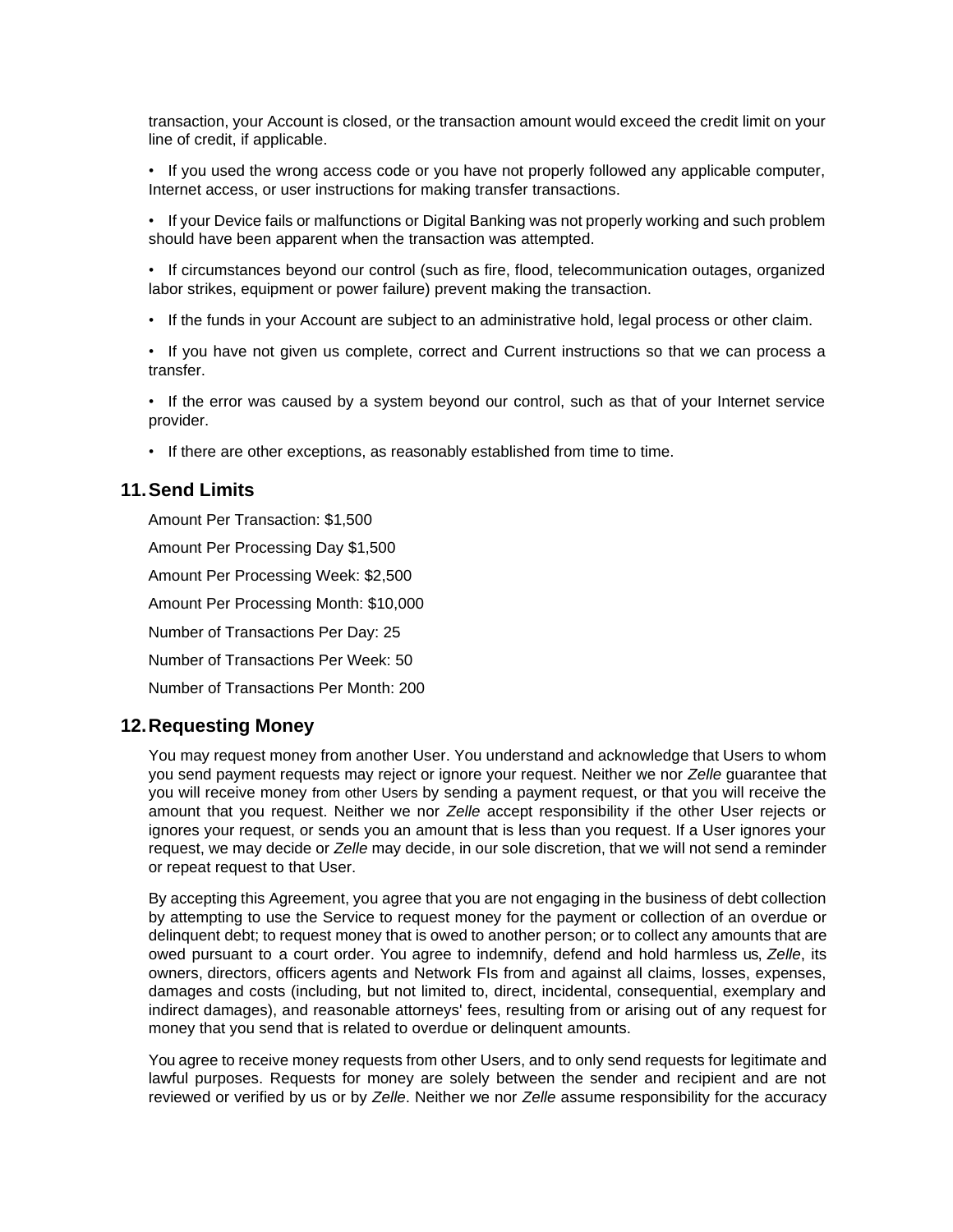or legality of such requests and do not act as a debt collector on your behalf or on behalf of the sender of a request for money.

We reserve the right, but assume no obligation, to terminate your ability to send requests for money in general, or to specific recipients, if we deem such requests to be potentially unlawful, abusive, offensive or unwelcome by the recipient.

#### **13.Transaction Errors**

In case of errors or questions about your Electronic Transfers, contact Town and Country Bank and Peoples Prosperity Bank at 866.770.3100 or write us at:

> Town and Country Bank Operations Department 3601 Wabash Avenue Springfield, Illinois, 62711

We must hear from you no later than 60 days after the date we sent you the FIRST statement on which the error or problem appeared.

- Tell us your name and account number (if any).
- Describe the error or the transfer you are unsure of and explain as clearly as you can why you believe it is an error or why you need more information.
- Tell us the dollar amount of the suspected error.

If you tell us orally, we may require that you send us your complaint or question in writing within 10 business days.

We will determine whether an error occurred within 10 business days (20 business days if the transfer involved a new account) after we hear from you and will correct any error promptly. If we need more time, however, we may take up to 45 days (90 days if the transfer involved a new account, a point-ofsale transaction, or a foreign-initiated transfer) to investigate your complaint or question. If we decide to do this, we will credit your account within 10 business days (20 business days if the transfer involved a new account) for the amount you think is in error, so that you will have the use of the money during the time it takes us to complete our investigation. If we ask you to put your complaint or question in writing and we do not receive it within 10 business days, we may not credit your account.

#### **14.Your Liability for Unauthorized Transfers**

If you disclose your password to anyone, you assume all risks and losses associated with such disclosure. You are responsible for all transactions you authorize using *Zelle*, as well as transactions authorized by any party to whom you have disclosed your password.

Tell us AT ONCE if you believe your password has been lost or stolen, or if you believe that an Electronic Funds Transfer has been made without your permission. Telephoning is the best way of keeping your possible losses down. You could lose all the money in your account (plus your maximum overdraft line of credit).

Except for EFTs to or from brokerage accounts, your liability for an unauthorized EFT or a series of related unauthorized EFTs will be determined as follows:

• If you tell us within two Business Days after you learn of the loss or theft of your password, you can lose no more than \$50 if someone used your password without your permission.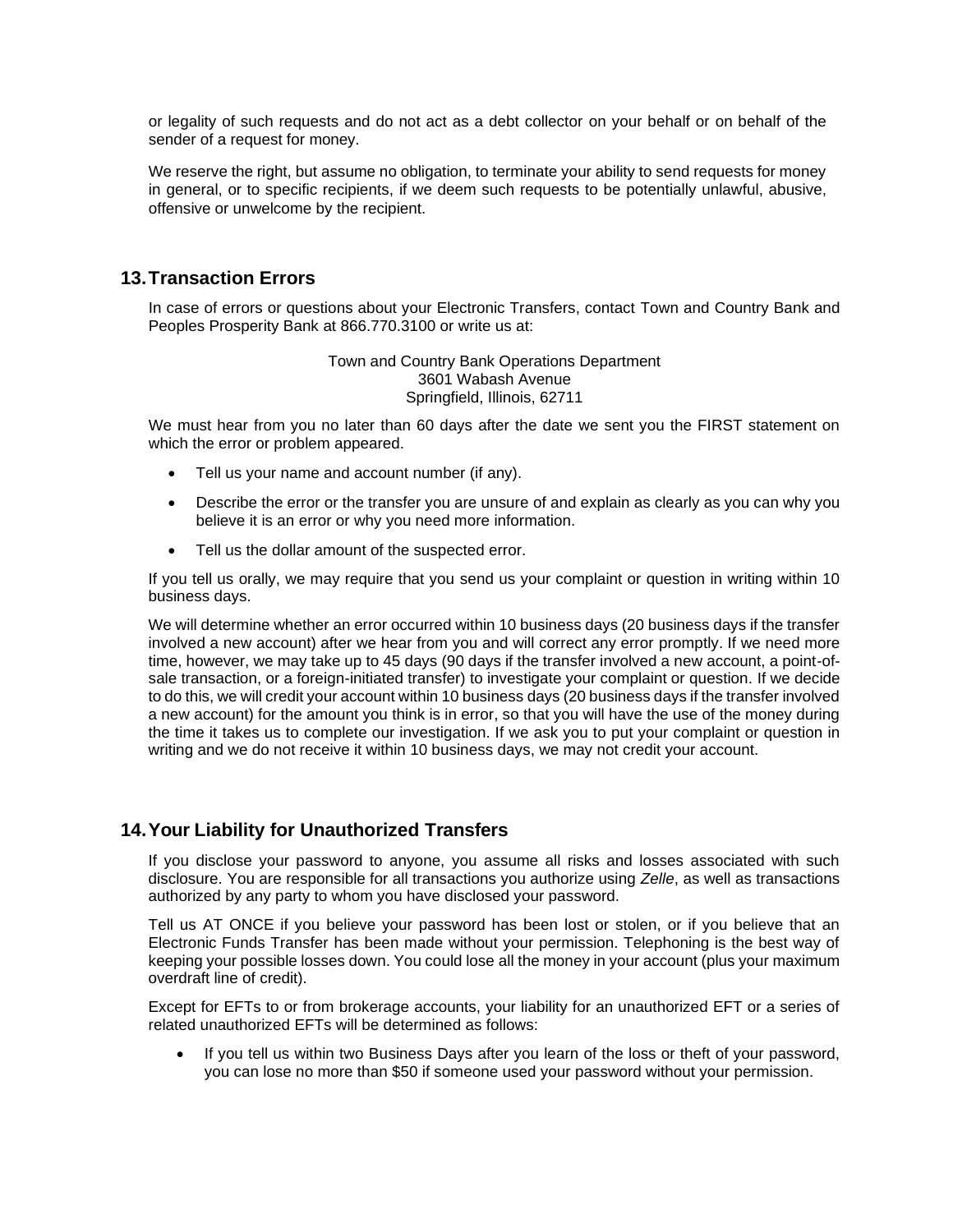- If you do NOT tell us within two Business Days after you learn of the loss or theft of your password, and we can prove we could have stopped someone from using your password without your permission if you had told us, you could lose as much as \$500.
- Also, if your periodic statement shows transfers that you did not make, including those made by using your password, tell us at once. If you do not tell us within 60 days after the statement was made available or transmitted to you, you may not get back any money you lost after the 60 days if we can prove that we could have stopped someone from taking your money if you had told us on time.
- If a good reason (such as a long trip or a hospital stay) kept you from telling us, we may extend the time periods.

You may notify us by telephone, in writing, or in person at:

- 866.770.3100
- Town and Country Bank Operations Department, 3601 Wabash Avenue, Springfield, Illinois, 62711
- [Locations & Hours | Town and Country Bank -](https://www.townandcountrybank.com/about-us/locations-hours/) Central Illinois

You should also call the number or write to the address listed above if you believe a transfer has been made without your permission.

# **15.Liability for Failure to Complete Transfers**

If we do not complete a transfer to or initiate a transfer from your account within specified time frames, or in the correct amount, all in accordance with our Agreement with you, we will be liable for your losses or damages. However, there are some exceptions. We will not be liable, for instance:

- If, through no fault of ours, you do not have enough money in your funding account to make the transfer.
- If the transfer would go over the credit limit on your overdraft line.
- If the system supporting the transfer was not working properly and you knew about the breakdown when you started the transfer.
- If the transfer is delayed or canceled for any of the reasons described in other Sections of this Agreement.
- If circumstances beyond our control (such as a fire or flood) prevent the transfer, despite reasonable precautions that we have taken.

#### **16.Fees**

We do not charge a fee for using *Zelle*. However, fees associated with text messaging may be assessed by your mobile carrier and data rates may apply. In addition, fees may apply if you use *Zelle* through another institution or through *Zelle'*s separate Transfer Service website or mobile app. We reserve the right to assess fees in connection with the *Zelle* in the future. If we do assess fees, we will give you reasonable notice as required by law and we may deduct any applicable fees from the funding account used for the transfer transaction.

#### **17.Use of Our Digital Banking Site and/or Mobile App**

You agree to access this website and/or mobile app in compliance with our Digital Banking Agreement and Disclosure, which is available at [www.townandcountrybank.com](http://www.townandcountrybank.com/) and incorporated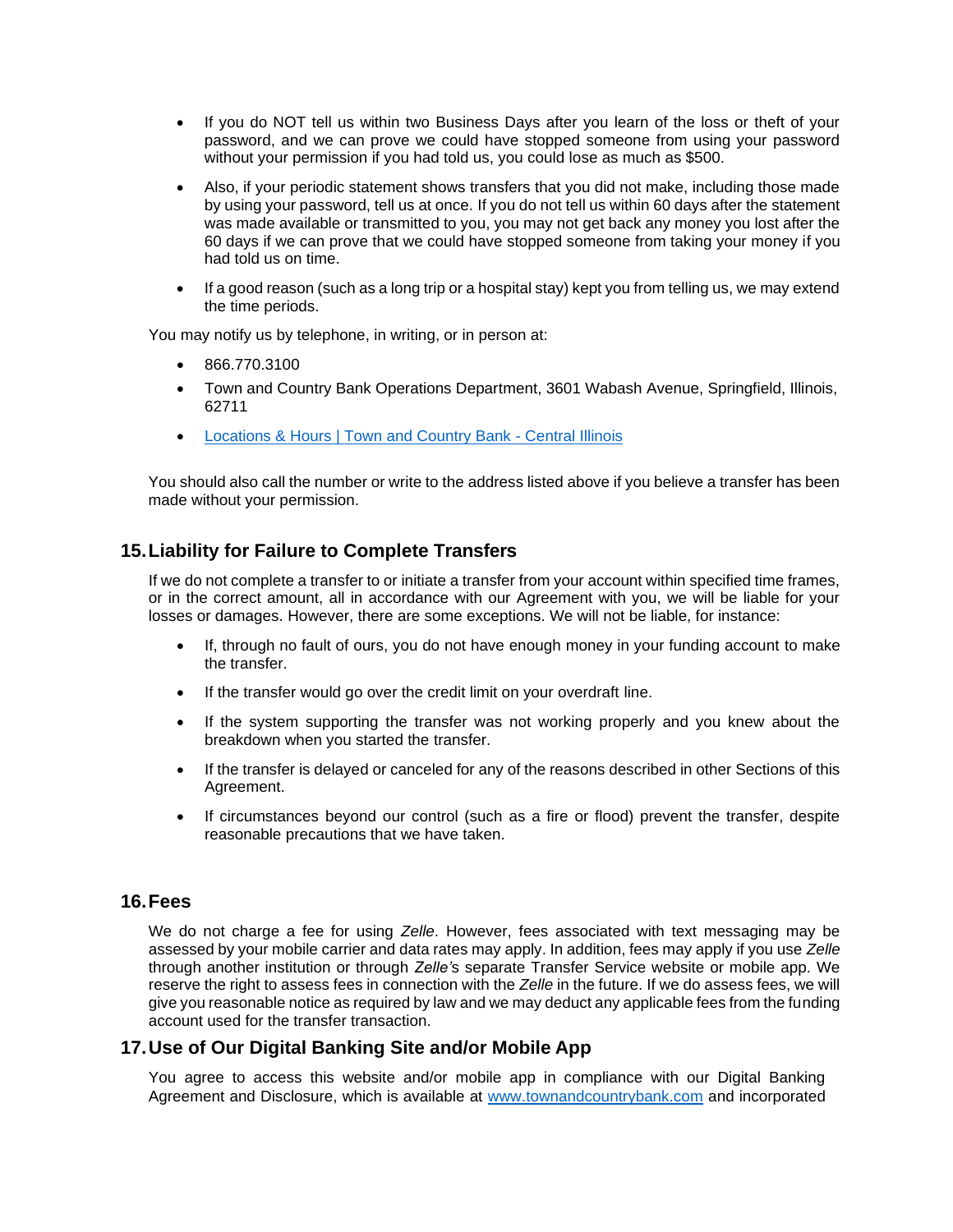into and made part of this Agreement by this reference.

#### **18.Cancellation of the Service**

If you wish to cancel the Service, please contact the Solutions Center at 866.770.3100 or visit any Town and Country Bank or Peoples Prosperity Bank branch and speak with a Financial Services Representative. Any payment(s) that have begun processing before the requested cancellation date will be processed by us. You agree that we may terminate or suspend your use of the Service at any time and for any reason. Neither termination, cancellation, nor suspension shall affect your liability or obligations under this Agreement.

# **19.Right to Terminate Access**

In the event you violate any terms of this Agreement, there are unauthorized fraudulent transactions related to your funding account, deposit account or use of the Transfer Service, or we incur problems with your use of the Transfer Service, you agree that we may suspend or terminate your access to the Transfer Service at any time.

We may, in our sole discretion, at any time and without prior notice to you or other Service participants, suspend or terminate:

- The Transfer Service,
- Your ability to send or receive funds through a Transfer Transaction,
- Your ability to send funds through a Transfer Transaction, while continuing to permit you to receive funds through a Transfer Transaction,
- Your ability to request funds from another Member, or
- Your ability to receive requests for funds from another Member.

#### **20.Disclaimer of Warranties**

EXCEPT AS OTHERWISE PROVIDED HEREIN, AND SUBJECT TO APPLICABLE LAW, *ZELLE*  MAKES NO EXPRESS OR IMPLIED WARRANTIES, REPRESENTATIONS OR ENDORSEMENTS WHATSOEVER WITH RESPECT TO THE SERVICE. *ZELLE* EXPRESSLY DISCLAIMS ALL WARRANTIES OF ANY KIND, EXPRESS, IMPLIED, STATUTORY OR OTHERWISE, INCLUDING, BUT NOT LIMITED TO, IMPLIED WARRANTIES OF MERCHANTABILITY, FITNESS FOR A PARTICULAR PURPOSE, TITLE AND NON-INFRINGEMENT, WITH REGARD TO THE SERVICE DESCRIBED OR PROVIDED. *ZELLE* DOES NOT WARRANT THAT THE SERVICE WILL BE UNINTERRUPTED, TIMELY, OR ERROR-FREE, OR THAT DEFECTS WILL BE CORRECTED. THE SERVICES ARE PROVIDED ON AN "AS IS" AND "AS AVAILABLE" BASIS.

#### **21.Limitation of Liability**

EXCEPT AS OTHERWISE PROVIDED HEREIN AND SUBJECT TO APPLICABLE LAW, IN NO EVENT WILL *ZELLE*, ITS OWNERS, DIRECTORS, OFFICERS, AGENTS OR NETWORK FIS BE LIABLE FOR ANY DAMAGES WHATSOEVER, INCLUDING, BUT NOT LIMITED TO ANY DIRECT, INCIDENTAL, CONSEQUENTIAL, SPECIAL, EXEMPLARY OR OTHER INDIRECT DAMAGES ARISING OUT OF (i) ANY TRANSACTION CONDUCTED THROUGH OR FACILITATED BY THE SERVICE; (ii) ANY CLAIM ATTRIBUTABLE TO ERRORS, OMISSIONS, OR OTHER INACCURACIES IN THE SERVICES DESCRIBED OR PROVIDED; (iii) UNAUTHORIZED ACCESS TO OR ALTERATION OF YOUR TRANSMISSIONS OR DATA; OR (iv) ANY OTHER MATTER RELATING TO THE SERVICES DESCRIBED OR PROVIDED, EVEN IF *ZELLE* HAS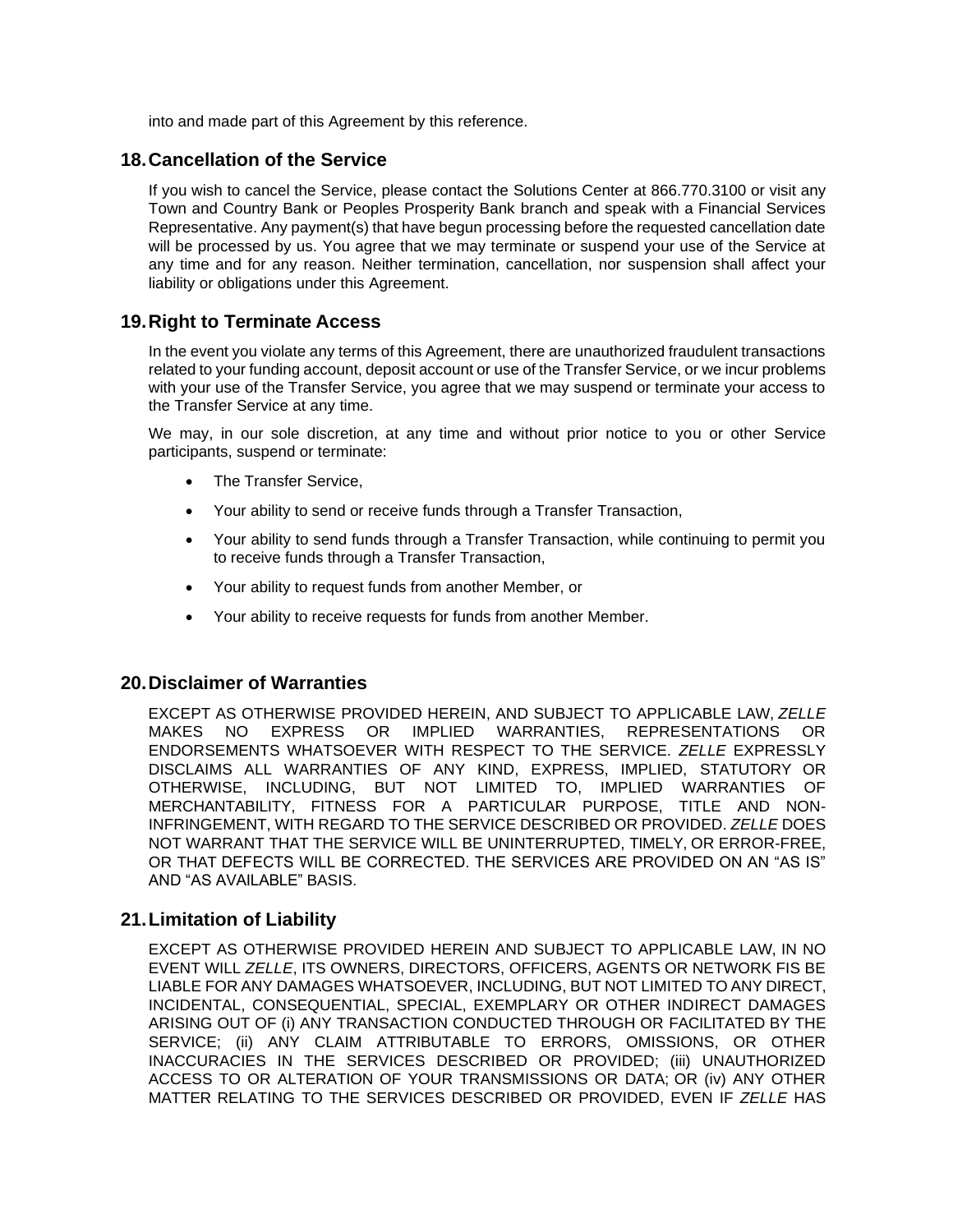BEEN ADVISED OF THE POSSIBILITY OF SUCH DAMAGES. IF YOU ARE DISSATISFIED WITH *ZELLE*'S SERVICE OR WITH THE TERMS OF THIS *AGREEMENT*, YOUR SOLE AND EXCLUSIVE REMEDY IS TO DISCONTINUE USING THE SERVICE.

IN THOSE STATES WHERE THE EXCLUSION OR LIMITATION OF LIABILITY FOR CONSEQUENTIAL OR INCIDENTAL DAMAGES MAY NOTAPPLY,ANY LIABILITY OF *ZELLE*, ITS OWNERS, DIRECTORS, OFFICERS AND AGENTS OR THE NETWORK FIS' LIABILITY IN THOSE STATES IS LIMITED AND WARRANTIES ARE EXCLUDED TO THE GREATEST EXTENT PERMITTED BY LAW, BUT SHALL, IN NO EVENT, EXCEED ONE HUNDRED DOLLARS (\$100.00).

#### **22.Indemnification**

You acknowledge and agree that you are personally responsible for your conduct while using the Service, and except as otherwise provided in this Agreement you agree to indemnify, defend and hold harmless us, *Zelle*, its owners, directors, officers, agents and Network FIs from and against all claims, losses, expenses, damages and costs (including, but not limited to, direct, incidental, consequential, exemplary and indirect damages), and reasonable attorneys' fees, resulting from or arising out of your use, misuse, errors, or inability to use the Service, or any violation by you of the terms of this Agreement.

You agree to defend, indemnify, and hold Town and Country Bank and Peoples Prosperity Bank, and its officers, directors, and employees harmless from and against any and all costs, liabilities, losses and expenses including, but not limited to, reasonable attorneys' fees resulting from or arising out of any claim, suit, action, arbitration or proceeding brought or threatened by a third party against any Participant relating to: (a) a breach or alleged breach by you or any of your representations, warranties, covenants, or obligations hereunder, (b) your use, misuse, or failure to use the Service or (c) infringement or misappropriation of any Intellectual Property or the Intellectual Property rights of any third party by you.

# **23.Governing Law; Choice of Law; Severability**

#### **Severability**

This Agreement will be governed by and interpreted in accordance with Federal law and regulations, and by the laws of the State that is specified in your Membership and Account Agreement for governing your eligible transaction accounts. Any action between us shall be subject to the jurisdiction and venue provisions of that Agreement which are hereby incorporated into this Agreement.

If any provision of this Agreement is found to be invalid, illegal or unenforceable, the validity, legality and enforceability of the remaining provisions shall remain in full force and effect, and such invalid, illegal or unenforceable provisions shall, to the extent permitted and possible, be deemed replaced by a provision that is valid, legal and enforceable and that comes closest to expressing the intention of such invalid, illegal or unenforceable provision.

#### Disclaimer Warranty

To the maximum extent permitted under applicable law and except as otherwise expressly set forth herein, this Service is provided as-is, without warranty of any kind. Please understand that Town and Country Bank and Peoples Prosperity Bank does not guarantee that your Device or wireless service provider will be compatible with Digital Banking. It will be your responsibility to ensure that your Device is protected from harmful components which could result in damage to your phone or Device and damage that could result in information being intercepted by a third party.

Town and Country Bank and Peoples Prosperity Bank is not responsible or liable: